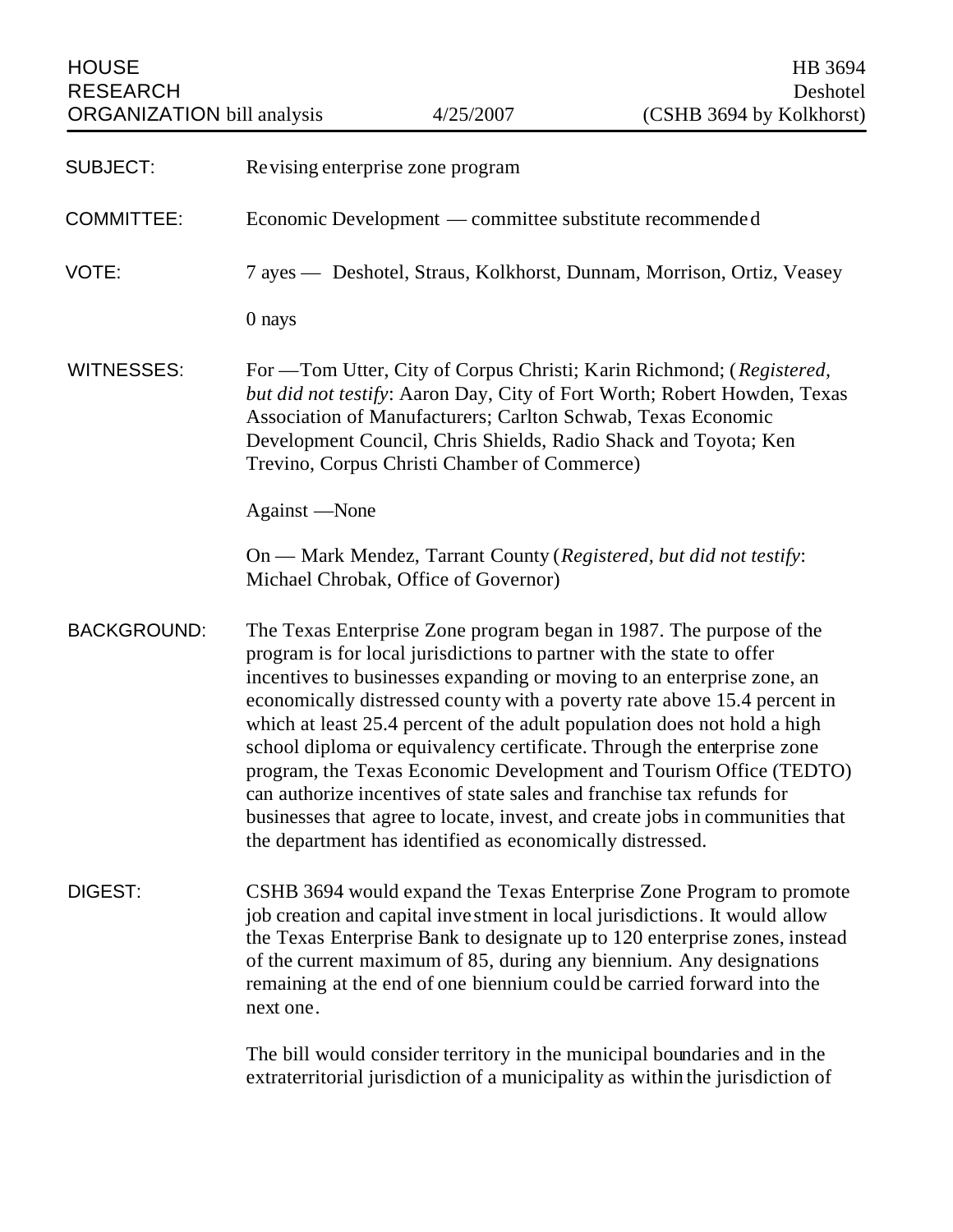## HB 3694 House Research Organization page 2

the municipality. Counties could not nominate for designation as an enterprise project a project within a municipality's jurisdiction.

A participating business that made a capital investment of between \$150,000,000 and \$249,999,000 could receive a refund of up to \$5,000 per job with a maximum refund of \$2,500,000 for the creation or retention of 500 jobs if the Texas Enterprise Bank designated the project as a "double jumbo" enterprise project. A business that invested \$250,000,000 or more could receive a refund of up to \$7,500 per job with a maximum refund of \$3,750,000 for the creation or retention of at least 500 jobs if the bank designated the project as a "triple jumbo" enterprise project.

Instead of being eligible for a sales-and-use tax refund only for specified items, including machinery and construction materials, CSHB 3694 would allow a business to receive a sales-and-use tax refund on all taxable items purchased for use at the qualified business site related to the project.

CSHB 3694 would designate the comptroller as the monitoring agency for qualified businesses or enterprise projects. The bill also would require the business to file a certified report to the comptroller of the actual number of jobs created and the capital investment made. In response, the comptroller would have to submit to the Texas Enterprise Bank a report stating the actual impact of the enterprise project no later than 30 days after the comptroller had completed the enterprise project's close-out.

CSHB 3694 also would stipulate that a business or project could not obtain a state benefit for moving jobs from one area of the state to another area of the state.

The bill would take effect September 1, 2007.

**SUPPORTERS** SAY: CSHB 3694 would clarify and streamline the enterprise zone program. These improvements would make it easier for companies to access and participate in the program, for the Comptroller's Office to audit and monitor the program, and for the Governor's Office to administer the program. The bill also would maintain the goal of producing legitimate economic development and job growth in disadvantaged regions by limiting the ability of businesses to receive designations for simply moving jobs from one region of the state to a disadvantaged region.